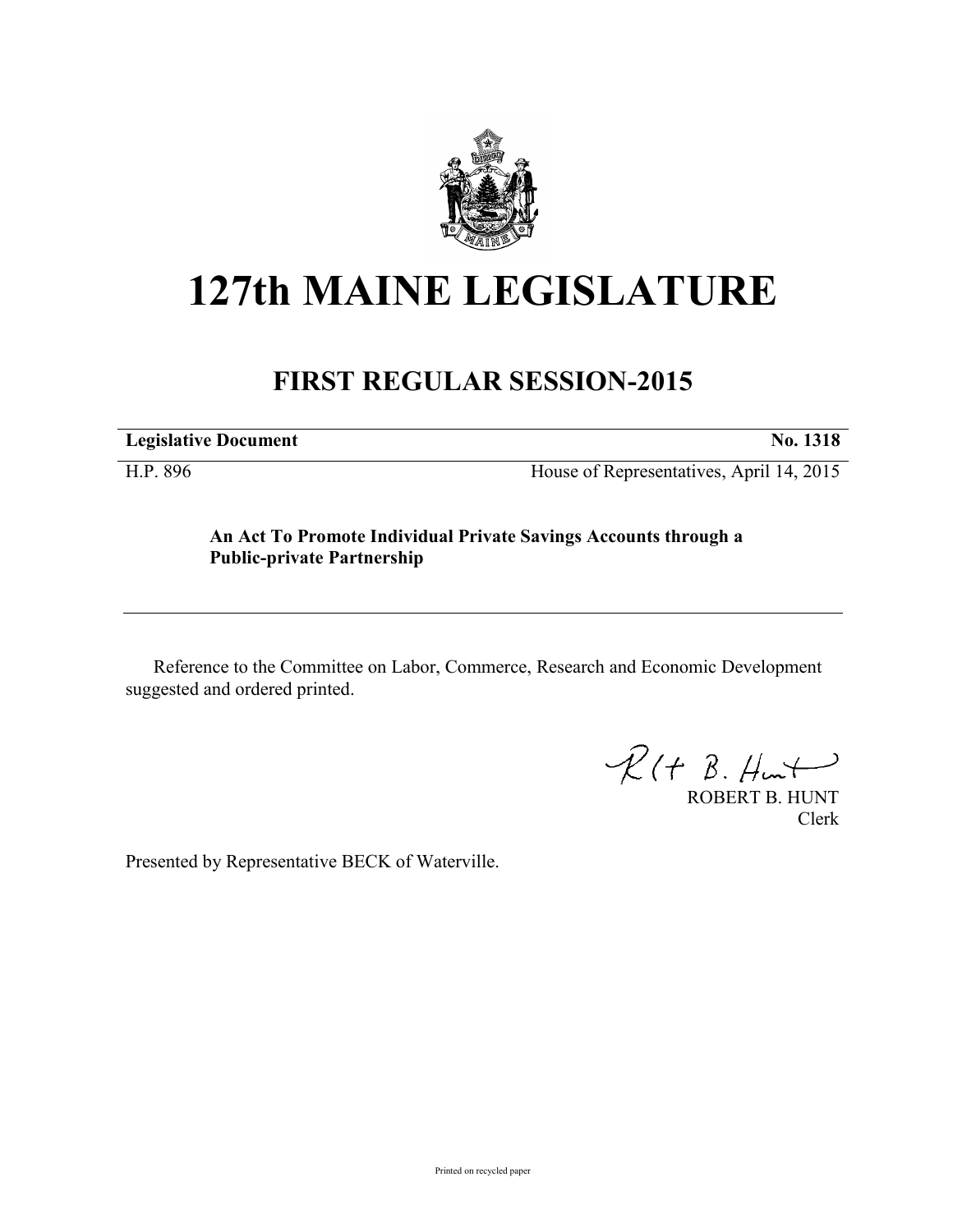| 1              | Be it enacted by the People of the State of Maine as follows:                                   |
|----------------|-------------------------------------------------------------------------------------------------|
| $\overline{2}$ | Sec. 1. 5 MRSA c. 7-A is enacted to read:                                                       |
| 3              | <b>CHAPTER 7-A</b>                                                                              |
| 4              | <b>MAINE SMALL BUSINESS RETIREMENT MARKETPLACE</b>                                              |
| 5              | §171. Short title                                                                               |
| 6              | This Act may be known and cited as "the Maine Small Business Retirement                         |
| 7              | Marketplace Act."                                                                               |
| 8              | §172. Definitions                                                                               |
| 9              | As used in this chapter, unless the context otherwise indicates, the following terms            |
| 10             | have the following meanings.                                                                    |
| 11             | <b>1. Employee.</b> "Employee" means any individual who is 18 years of age or older             |
| 12             | who is employed by an employer and who has wages that are allocable to the State during         |
| 13             | a calendar year.                                                                                |
| 14             | <b>2. Employer.</b> "Employer" means a person or entity engaged in a business, industry,        |
| 15             | profession, trade or other enterprise in the State, whether for profit or not for profit, that: |
| 16             | A. Has at no time during the previous calendar year employed fewer than 10                      |
| 17             | employees in the State;                                                                         |
| 18             | B. Has been in business at least 2 years; and                                                   |
| 19             | C. Has not offered a qualified retirement plan, including, but not limited to, a plan           |
| 20             | qualified under Section $401(a)$ , Section $401(k)$ , Section $403(a)$ , Section $403(b)$ ,     |
| 21             | Section $408(k)$ , Section $408(p)$ or Section $457(b)$ of the Internal Revenue Code of         |
| 22             | 1986 in the preceding 2 years.                                                                  |
| 23             | 3. Enrollee. "Enrollee" means any employee who is enrolled in the program.                      |
| 24             | 4. Fund. "Fund" means the Maine Small Business Marketplace Fund.                                |
| 25             | 5. Internal Revenue Code. "Internal Revenue Code" means the Internal Revenue                    |
| 26             | Code of 1986, or any successor law, in effect for the calendar year.                            |
| 27             | 6. Individual retirement account. "Individual retirement account" means a Roth                  |
| 28             | individual retirement account under Section 408A of the Internal Revenue Code.                  |
| 29             | 7. Marketplace. "Marketplace" means the Maine Small Business Retirement                         |
| 30             | Marketplace.                                                                                    |
| 31             | <b>8. Participating employer.</b> "Participating employer" means an employer or small           |
| 32             | employer that provides a payroll deposit retirement savings arrangement as provided for         |
| 33             | by this chapter for its employees who are enrollees in the program.                             |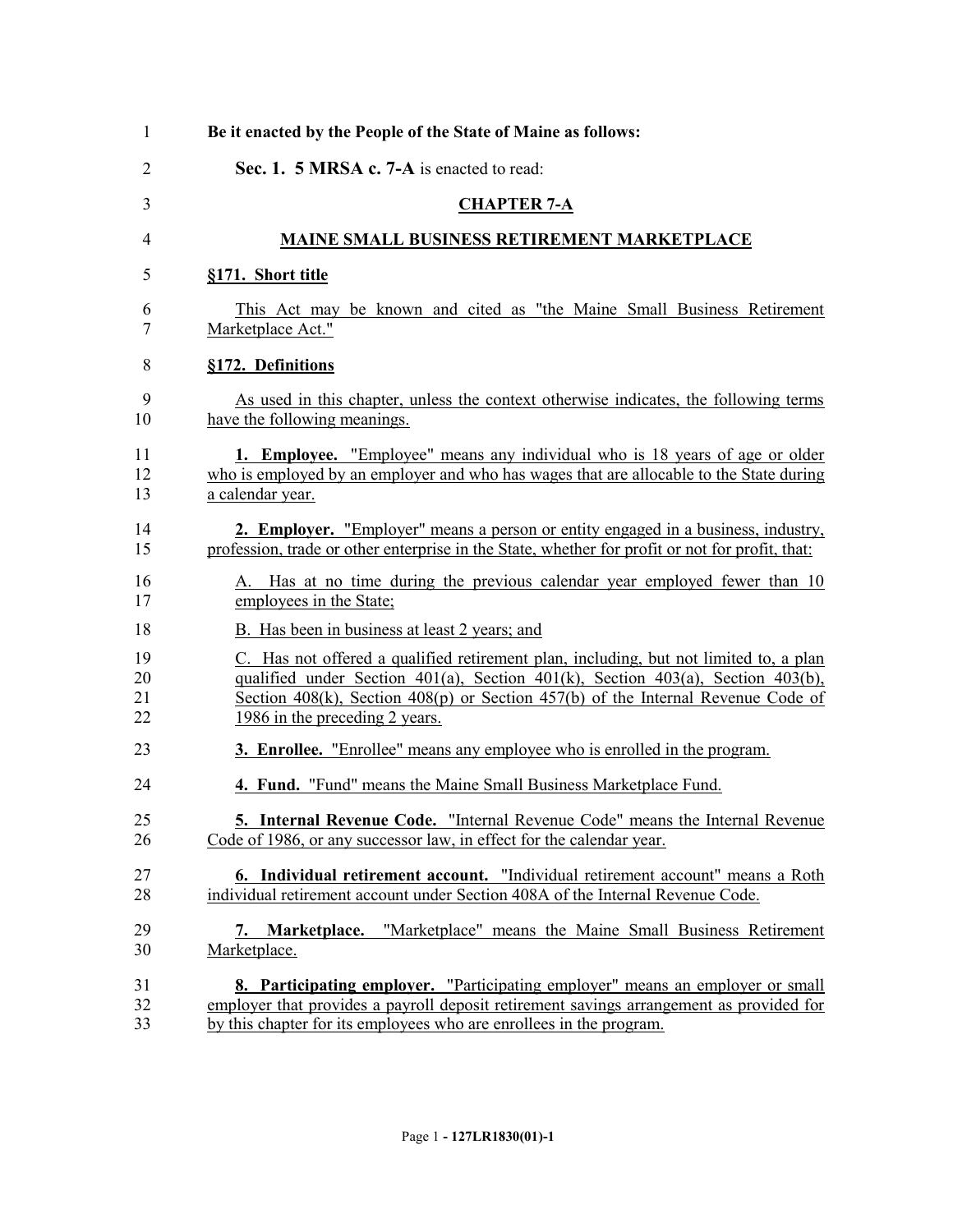**9. Payroll deposit retirement savings arrangement.** "Payroll deposit retirement savings arrangement" means an arrangement by which a participating employer allows enrollees to remit payroll deduction contributions to the program. **10. Small employer.** "Small employer" means a person or entity engaged in a business, industry, profession, trade or other enterprise in the State, whether for profit or not for profit, that: A. Employed fewer than 10 employees at any one time in the State throughout the previous calendar year; or B. Has been in business less than 2 years. **11. Wages.** "Wages" means any compensation within the meaning of Section 219(f)(1) of the Internal Revenue Code that is received by an enrollee from a participating employer during the calendar year. **§173. Maine Small Business Retirement Marketplace established** The Maine Small Business Retirement Marketplace is established as a retirement savings program in the form of an automatic enrollment payroll deduction individual retirement account for the purpose of promoting greater retirement savings for private- sector employees in a convenient, low-cost and portable manner. **1. Payroll deposit retirement arrangement.** Each employer shall establish a navroll deposit retirement savings arrangement to allow each employee to participate in payroll deposit retirement savings arrangement to allow each employee to participate in the marketplace. A small employer may, but is not required to, provide a payroll deduction retirement savings arrangement for each employee who elects to participate in 22 the marketplace. **2. Automatic enrollment; opt out.** A participating employer shall automatically enroll in the marketplace each employee who has not opted out of participation in the program and shall provide a payroll deduction retirement savings arrangement for the employee and deposit, on behalf of the employee, these funds into the marketplace. **3. Enrollee contributions.** An enrollee may select a contribution level to contribute into the fund. This contribution level may be expressed as a percentage of wages or as a 29 dollar amount up to the deductible amount for the enrollee's taxable year under Section<br>219(b)(1)(A) of the Internal Revenue Code. An enrollee may change the contribution  $219(b)(1)(A)$  of the Internal Revenue Code. An enrollee may change the contribution level at any time, subject to rules adopted by the treasurer. If an enrollee fails to select a contribution level, the enrollee shall contribute 3% of the enrollee's wages to the marketplace as long as those contributions do not cause the enrollee's total contributions to an individual retirement account for the year to exceed the deductible amount for the enrollee's taxable year under Section 219(b)(1)(A) of the Internal Revenue Code. **4. Selection of investment.** An enrollee may select an investment option from the permitted investment options available under section 175. An enrollee may change this investment option at any time, subject to rules adopted by the treasurer. In the event that an enrollee fails to select an investment option, that enrollee is placed in the investment option selected by the treasurer as the default.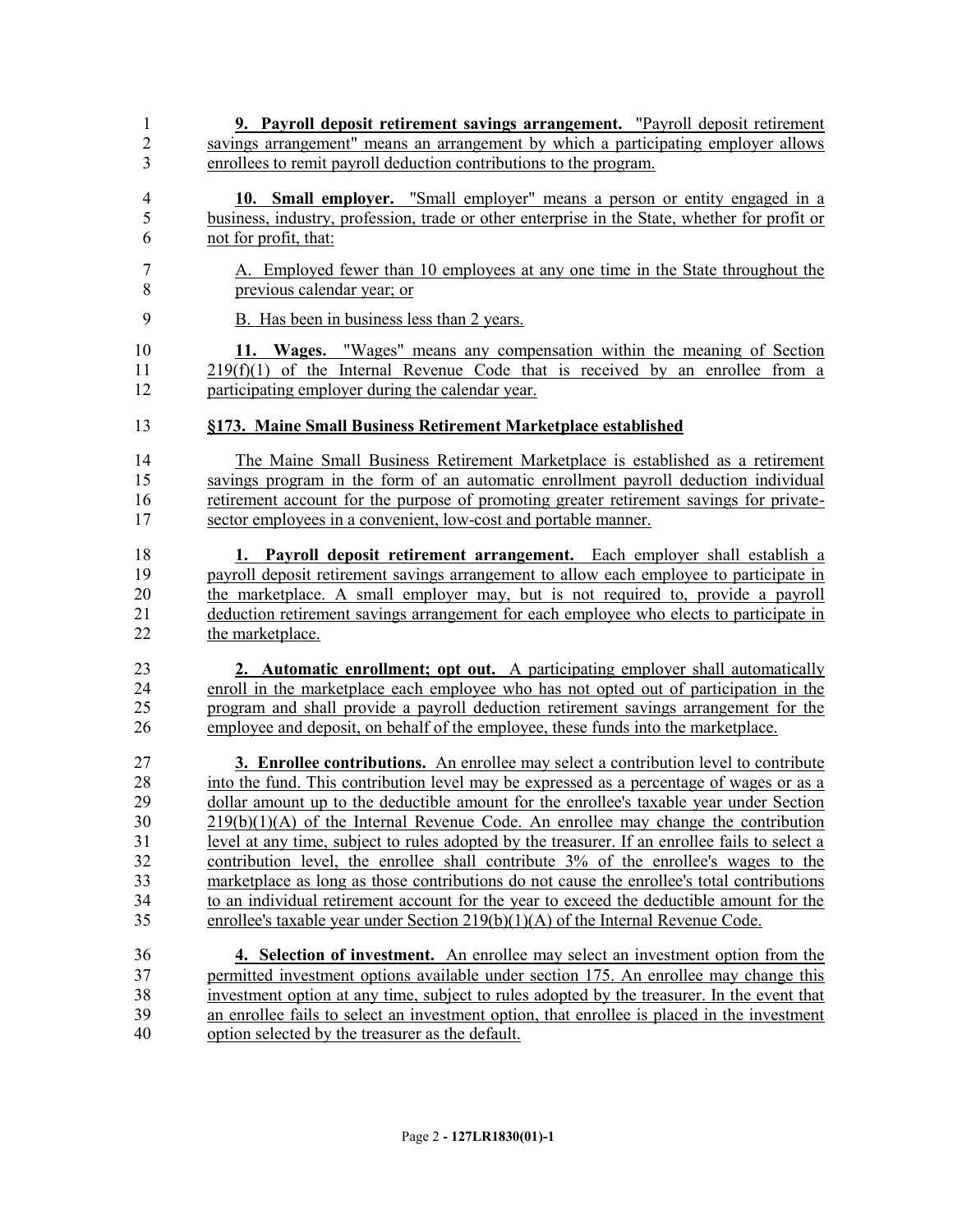| 1<br>$\overline{2}$<br>$\overline{3}$<br>$\overline{4}$<br>5<br>6<br>$\overline{7}$<br>8 | <b>5. Open enrollment.</b> Following initial implementation of the marketplace pursuant<br>to this section, at least once every year a participating employer shall designate an open<br>enrollment period during which employees who previously opted out of the marketplace<br>may enroll in the marketplace. An employee who opts out of the marketplace who<br>subsequently wants to participate through the participating employer's payroll deposit<br>retirement savings arrangement may enroll only during the participating employer's<br>designated open enrollment period or, if permitted by the participating employer, at an<br>earlier time. |
|------------------------------------------------------------------------------------------|-------------------------------------------------------------------------------------------------------------------------------------------------------------------------------------------------------------------------------------------------------------------------------------------------------------------------------------------------------------------------------------------------------------------------------------------------------------------------------------------------------------------------------------------------------------------------------------------------------------------------------------------------------------|
| 9<br>10<br>11<br>12                                                                      | <b>6. Employer-sponsored plans.</b> An employer retains the option at any time to set up<br>any type of employer-sponsored retirement plan or to offer an automatic enrollment<br>payroll deduction individual retirement account, instead of having a payroll deposit<br>retirement savings arrangement to allow employee participation in the marketplace.                                                                                                                                                                                                                                                                                                |
| 13<br>14                                                                                 | 7. Termination. An employee may terminate the employee's participation in the<br>marketplace at any time in a manner prescribed by the treasurer.                                                                                                                                                                                                                                                                                                                                                                                                                                                                                                           |
| 15                                                                                       | §174. Operation                                                                                                                                                                                                                                                                                                                                                                                                                                                                                                                                                                                                                                             |
| 16<br>17                                                                                 | 1. Duties of the treasurer. In addition to any other duties and responsibilities set<br>forth in this chapter, the treasurer shall:                                                                                                                                                                                                                                                                                                                                                                                                                                                                                                                         |
| 18                                                                                       | A. Cause the marketplace to be designed, established and operated in a manner that:                                                                                                                                                                                                                                                                                                                                                                                                                                                                                                                                                                         |
| 19                                                                                       | (1)<br>Maintains best practices for retirement savings vehicles;                                                                                                                                                                                                                                                                                                                                                                                                                                                                                                                                                                                            |
| 20                                                                                       | Maximizes participation, savings and sound investment practices;                                                                                                                                                                                                                                                                                                                                                                                                                                                                                                                                                                                            |
| 21<br>22                                                                                 | Maximizes simplicity, including ease of administration for participating<br>(3)<br>employers and enrollees;                                                                                                                                                                                                                                                                                                                                                                                                                                                                                                                                                 |
| 23                                                                                       | (4) Provides an efficient product to enrollees by pooling investment funds;                                                                                                                                                                                                                                                                                                                                                                                                                                                                                                                                                                                 |
| 24                                                                                       | (5) Ensures the portability of benefits; and                                                                                                                                                                                                                                                                                                                                                                                                                                                                                                                                                                                                                |
| 25<br>26                                                                                 | (6) Provides for the deaccumulation of enrollee assets in a manner that<br>maximizes financial security in retirement;                                                                                                                                                                                                                                                                                                                                                                                                                                                                                                                                      |
| 27<br>28                                                                                 | Appoint a trustee to the fund in compliance with Section 408 of the Internal<br>В.<br>Revenue Code;                                                                                                                                                                                                                                                                                                                                                                                                                                                                                                                                                         |
| 29<br>30<br>31<br>32                                                                     | C. Explore and establish investment options in accordance with section 175 that<br>offer employees returns on contributions and the conversion of individual retirement<br>savings account balances to secure retirement income without incurring debt or<br>liabilities to the State;                                                                                                                                                                                                                                                                                                                                                                      |
| 33<br>34<br>35                                                                           | Establish the process by which interest, investment earnings and investment<br>D.<br>losses are allocated to individual program accounts on a pro rata basis and are<br>computed at the interest rate on the balance of an individual's account;                                                                                                                                                                                                                                                                                                                                                                                                            |
| 36<br>37<br>38                                                                           | E. Make and enter into contracts necessary for the administration of the marketplace<br>and fund, including, but not limited to, retaining and contracting with investment<br>managers, private financial institutions, other financial and service providers,                                                                                                                                                                                                                                                                                                                                                                                              |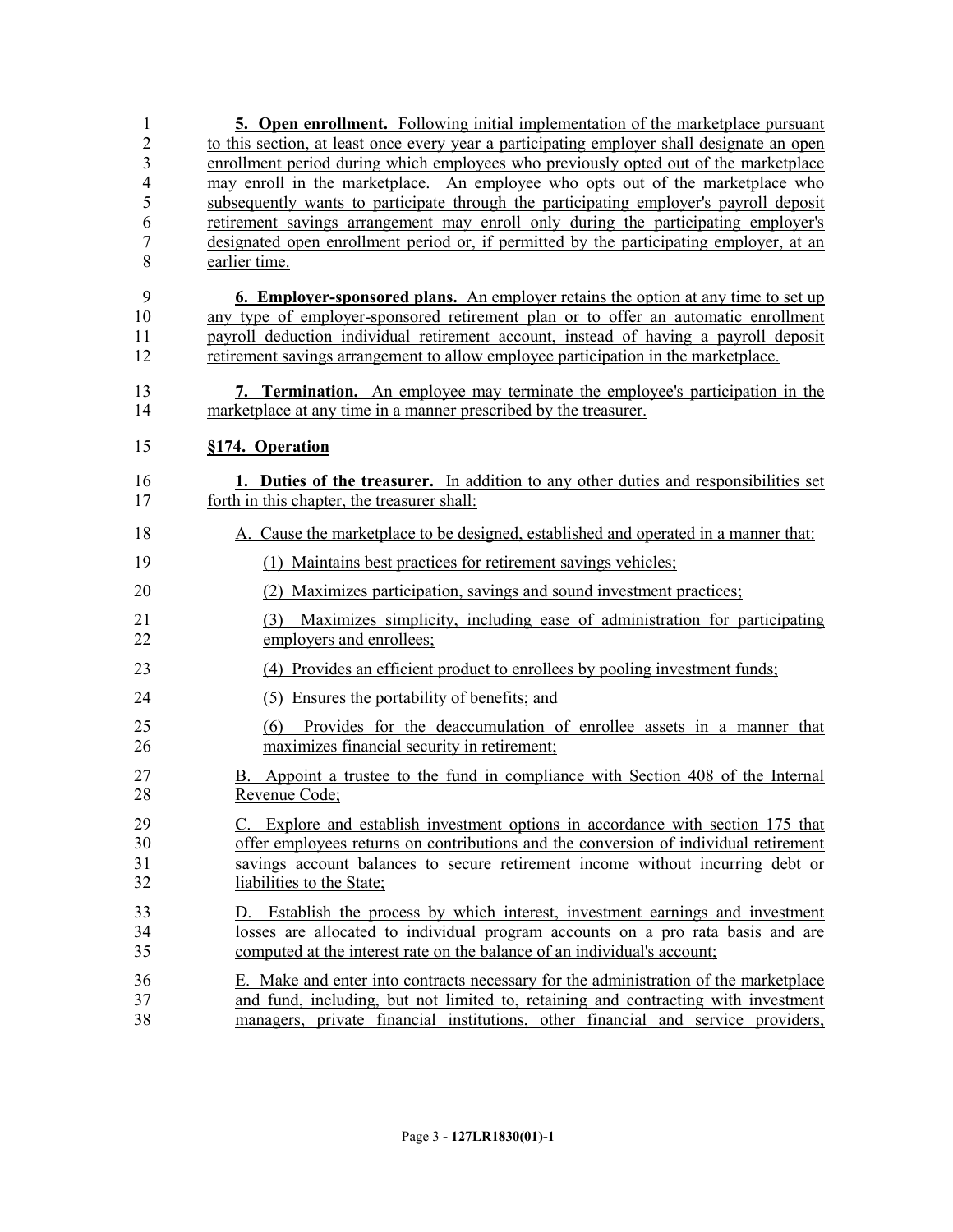| $\mathbf{1}$   | consultants, actuaries, counsel, auditors, 3rd-party administrators and other                                                                               |
|----------------|-------------------------------------------------------------------------------------------------------------------------------------------------------------|
| $\overline{2}$ | professionals as necessary;                                                                                                                                 |
| $\mathfrak{Z}$ | F. Conduct a review of the performance of any investment vendors every 4 years,                                                                             |
| $\overline{4}$ | including, but not limited to, a review of returns, fees and customer service. A copy                                                                       |
| 5              | of reviews conducted under this paragraph must be posted to the marketplace's                                                                               |
| 6              | publicly accessible website;                                                                                                                                |
| 7              | G. Determine the number and duties of staff members needed to administer the                                                                                |
| $\,8\,$        | marketplace and assemble such a staff, including, as needed, employing staff and                                                                            |
| 9              | appointing a marketplace administrator;                                                                                                                     |
| 10             | H. Cause funds in the fund to be held and invested as pooled investments described                                                                          |
| 11             | in section 175 with a view to achieving cost savings through efficiencies and                                                                               |
| 12             | economies of scale;                                                                                                                                         |
| 13             | I. Evaluate and establish the process by which an enrollee is able to contribute a                                                                          |
| 14             | portion of the enrollee's wages to the marketplace for automatic deposit of those                                                                           |
| 15             | contributions and the process by which the participating employer provides a payroll                                                                        |
| 16             | deposit retirement savings arrangement to forward those contributions and related                                                                           |
| 17             | information to the marketplace, including, but not limited to, contracting with                                                                             |
| 18             | financial service companies and 3rd-party administrators with the capability to                                                                             |
| 19             | receive and process employee information and contributions for payroll deposit                                                                              |
| 20             | retirement savings arrangements or similar arrangements;                                                                                                    |
| 21             | J. Design and establish the process for enrollment under section 173, including the                                                                         |
| 22             | process by which an employee can opt not to participate in the marketplace, select a                                                                        |
| 23             | contribution level, select an investment option, and terminate participation in the                                                                         |
| 24             | marketplace;                                                                                                                                                |
| 25             | K. Evaluate and establish the process by which an employee may voluntarily enroll                                                                           |
| 26             | in and make contributions to the marketplace;                                                                                                               |
| 27             | L. Accept any grants, appropriations or other funds from the State, any unit of                                                                             |
| 28             | federal, state or local government, or any other person, firm, partnership or                                                                               |
| 29             | corporation solely for deposit into the fund, whether for investment or administrative                                                                      |
| 30             | purposes;                                                                                                                                                   |
| 31             | M. Evaluate the need for, and procure as needed, insurance against any loss in                                                                              |
| 32             | connection with the property, assets or activities of the marketplace;                                                                                      |
| 33             | N. Make provisions for the payment of administrative costs and expenses for the                                                                             |
| 34             | creation, management and operation of the marketplace. Subject to appropriations,                                                                           |
| 35             | the State may pay administrative costs associated with the creation and management                                                                          |
| 36             | of the marketplace until sufficient assets are available in the fund for that purpose.                                                                      |
| 37             | Thereafter, all administrative costs of the fund, including repayment of any start-up                                                                       |
| 38             | funds provided by the State, are paid only out of funds on deposit in the fund;                                                                             |
| 39             | <u>O. Allocate administrative fees to individual retirement accounts in the marketplace</u>                                                                 |
| 40             | on a pro rata basis;                                                                                                                                        |
| 41<br>42       | Set minimum and maximum contribution levels in accordance with limits<br>Р.<br>established for individual retirement accounts by the Internal Revenue Code; |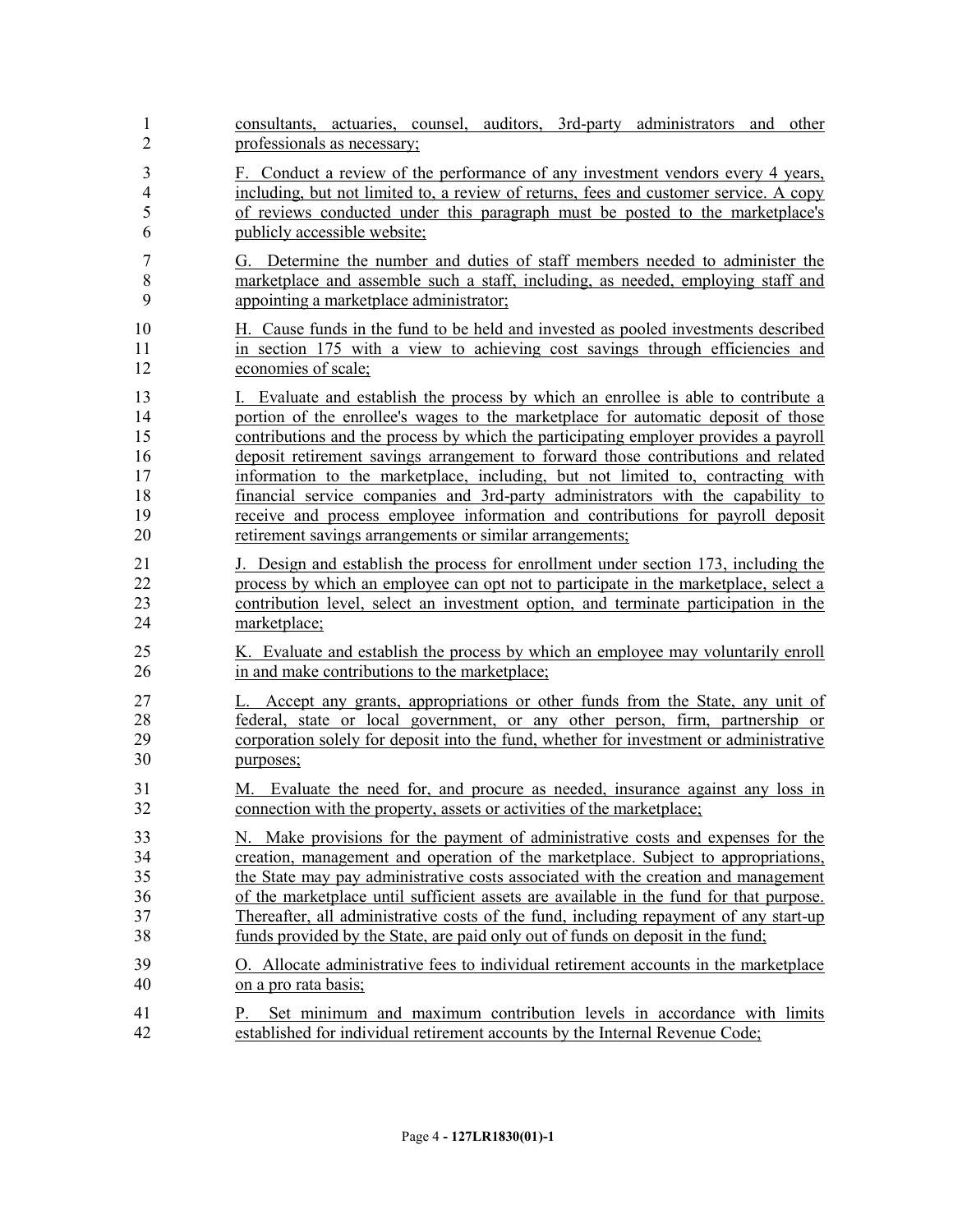- Q. Facilitate education and outreach to employers and employees;
- 2 R. Facilitate compliance by the marketplace with all applicable requirements for the program under the Internal Revenue Code, including tax qualification requirements or any other applicable law and accounting requirements; and
- S. Exercise any and all other powers reasonably necessary for the effectuation of the purposes, objectives and provisions of this chapter pertaining to the marketplace.

 **2. Risk management.** The treasurer shall annually prepare and adopt a written statement of investment policy that includes a risk management and oversight program. This investment policy must prohibit the treasurer, marketplace and fund from borrowing 10 for investment purposes. The risk management and oversight program must be designed to ensure that an effective risk management system is in place to monitor the risk levels of the program and fund portfolio, to ensure that the risks taken are prudent and properly managed, to provide an integrated process for overall risk management and to assess investment returns as well as risk to determine if the risks taken are adequately compensated compared to applicable performance benchmarks and standards. The treasurer shall consider the statement of investment policy and any changes in the investment policy at a public hearing.

### **§175. Investment; requirements**

 **1. Investment firms.** The treasurer shall engage, after an open bid process, an investment manager or managers to invest the fund and any other assets of the marketplace. Funds in the fund may be invested or reinvested by the Treasurer of State or private investment managers as selected by the treasurer. In selecting the investment manager or managers the treasurer shall take into consideration and give weight to the investment manager's fees and charges in order to reduce the marketplace's administrative expenses.

 **2. Compliance.** The investment manager or managers shall comply with all applicable federal and state laws, rules and regulations, as well as rules, policies and guidelines adopted by the treasurer with respect to the marketplace and the investment of 29 the fund, including, but not limited to, the investment policy adopted under section 174, 20<br>30 subsection 2.

- **3. Reports.** The investment manager or managers shall provide such reports as the treasurer considers necessary for the treasurer to oversee each investment manager's performance and the performance of the fund.
- **4. Replacement of default option.** If the board elects to establish a secure return fund, the board shall then determine whether such option shall replace the target date or life-cycle fund as the default investment option for enrollees who do not elect an investment option. In making such determination, the board shall consider the cost, risk profile, benefit level, and ease of enrollment in the secure return fund. The board may at any time thereafter revisit this question and, based upon an analysis of these criteria, establish either the secure return fund or the life-cycle fund as the default for enrollees who do not elect an investment option.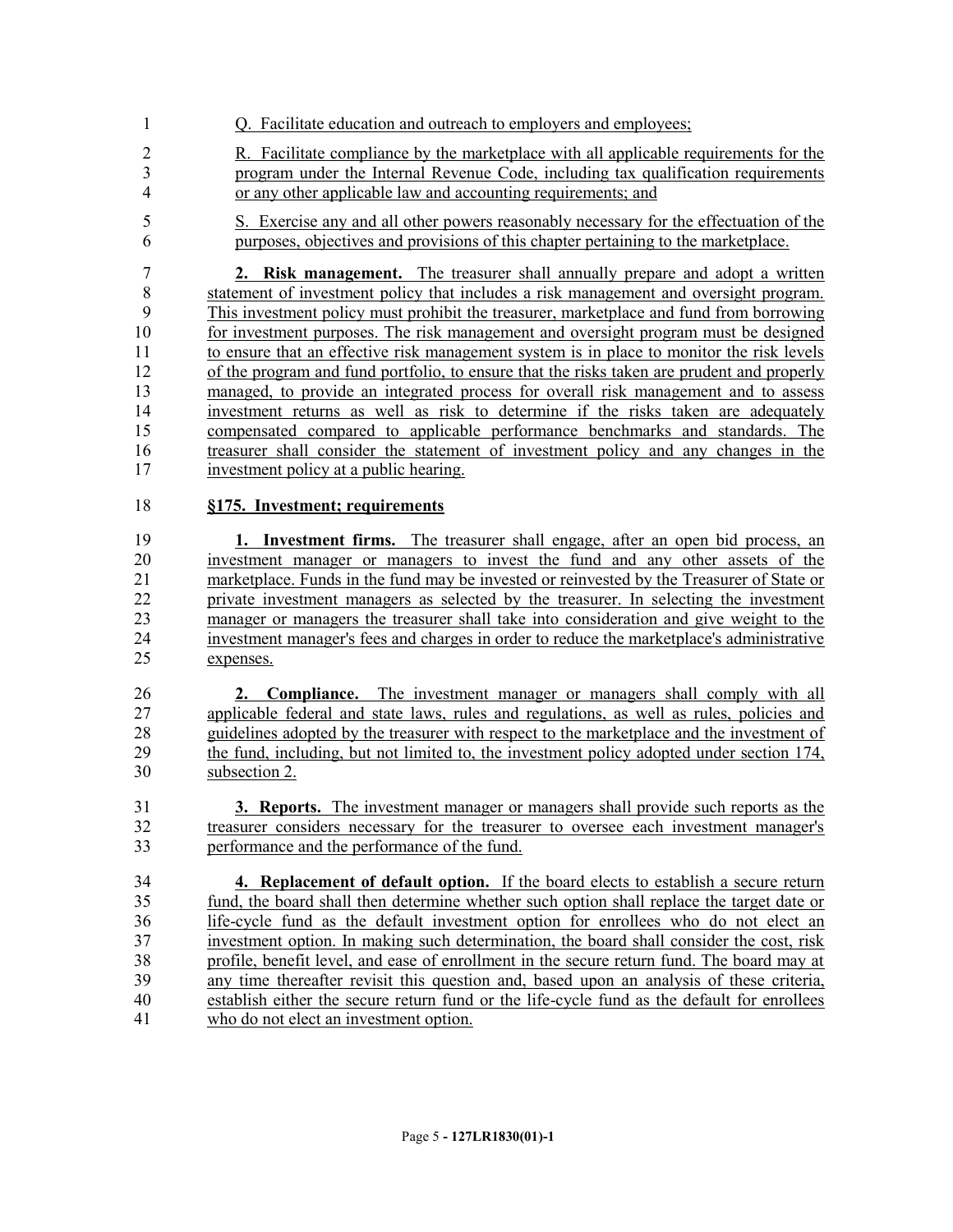#### **§176. Benefits**

 Interest, investment earnings and investment losses are allocated to individual accounts as established by the treasurer. An enrollee's retirement savings benefit under the marketplace is an amount equal to the balance in the enrollee's marketplace account on the date the retirement savings benefit becomes payable. The State has no liability for the payment of any benefit to any participant in the marketplace.

#### **§177. Employer and employee information packets and disclosure forms**

- 8 **1. Employer information.** The marketplace shall design and disseminate to all employers an employer information packet and an employee information packet, which employers an employer information packet and an employee information packet, which includes background information on the marketplace and appropriate disclosures for 11 employees as required by this section.
- **2. Employee information.** The employee information packet must include a disclosure form. The disclosure form must explain, at a minimum, all of the following:
- A. The benefits and risks associated with making contributions to the marketplace;
- B. The mechanics of how to make contributions to the marketplace;
- C. How to opt out of the marketplace;
- D. How to participate in the marketplace with a level of employee contributions 18 other than  $3\%$ ;
- E. The process for withdrawal of retirement savings;
- F. How to obtain additional information about the marketplace;
- G. That employees seeking financial advice should contact financial advisors, that participating employers are not in a position to provide financial advice, and that participating employers are not liable for decisions employees make pursuant to this chapter;
- H. That the marketplace is not an employer-sponsored retirement plan; and
- I. That the marketplace fund is not guaranteed by the State.

 **3. Employee decision required.** The employee information packet must also include a form for an employee to note a decision to opt out of participation in the marketplace or elect to participate with a level of employee contributions other than 3%.

 **4. Distribution of information.** Participating employers shall supply the employee information packet to employees upon launch of the marketplace. Participating employers shall supply the employee information packet to new employees at the time of hiring, and new employees may opt out of participation in the marketplace or elect to participate with a level of employee contributions other than 3% at that time.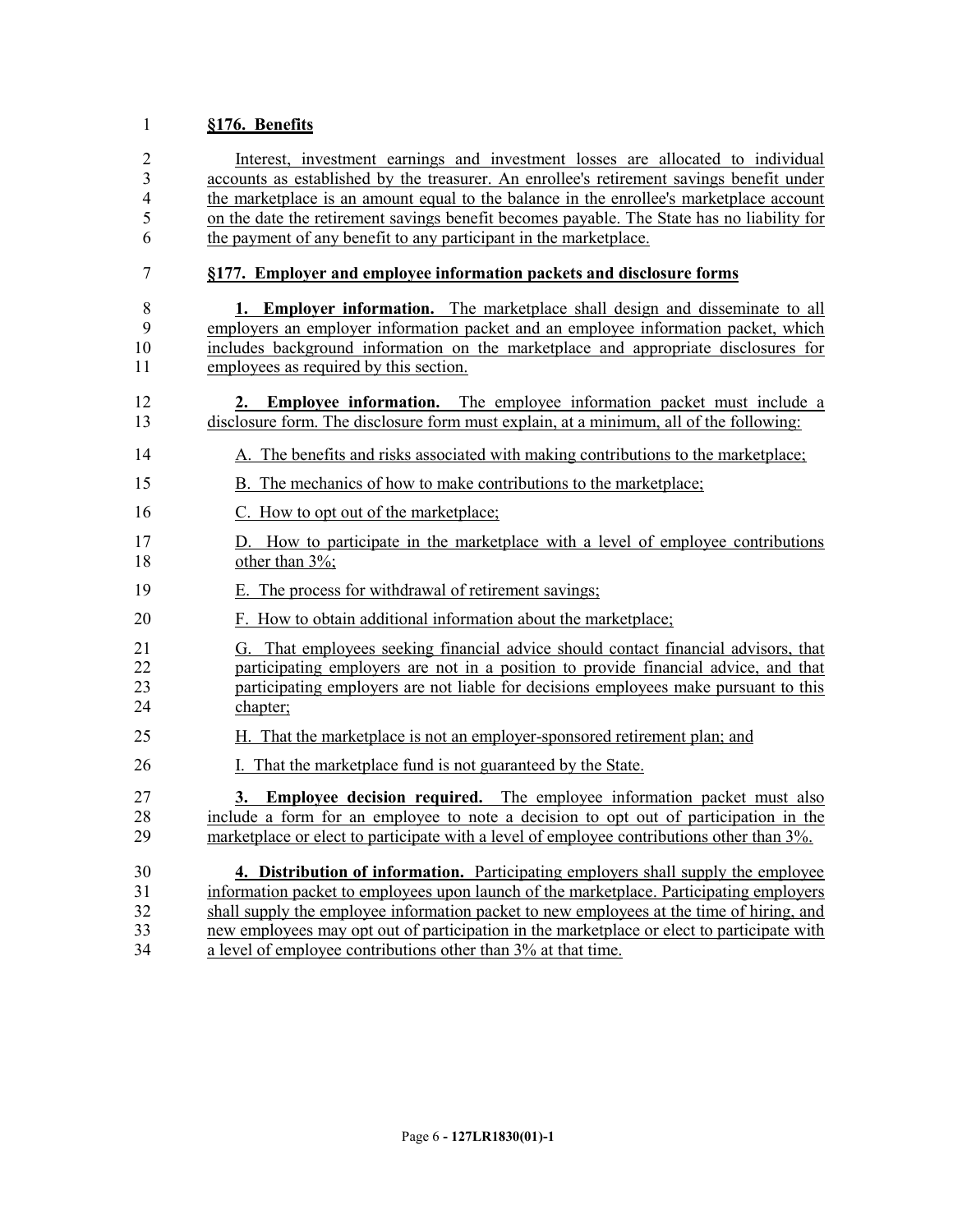#### **§178. Payments**

 Employee contributions deducted by the participating employer through payroll deduction must be paid by the participating employer to the fund using one or more payroll deposit retirement savings arrangements established by the treasurer, either:

 **1. Monthly contributions.** On or before the last day of the month following the month in which the compensation otherwise would have been payable to the employee in cash; or

8 **2. Other contributions.** Before a later deadline prescribed by the treasurer for making such payments, but not later than the due date for the deposit of tax required to be making such payments, but not later than the due date for the deposit of tax required to be deducted and withheld relating to collection of income tax at source on wages or for the deposit of tax required to be paid under the unemployment insurance system for the 12 payroll period to which such payments relate.

#### **§179. Maine Small Business Marketplace Fund**

 **1. Trust fund.** The Maine Small Business Marketplace Fund is established as a trust outside of the State Treasury. The fund must include the individual retirement accounts of enrollees, which must be accounted for as individual accounts. Funds in the fund consist of funds received from enrollees and participating employers pursuant to automatic payroll deductions and contributions to savings made under this chapter. The fund must 19 be operated in a manner determined by the treasurer, as long as the fund is operated so that the accounts of enrollees established under the marketplace meet the requirements for that the accounts of enrollees established under the marketplace meet the requirements for individual retirement accounts under the Internal Revenue Code.

 **2. Funds not property of State.** The amounts deposited in the fund do not constitute property of the State, and the fund may not be construed to be a department, institution or agency of the State. Amounts on deposit in the fund may not be commingled with state funds and the State has no claim to or against, or interest in, such funds.

#### **§180. Maine Small Business Marketplace Enterprise Fund**

 The Maine Small Business Marketplace Enterprise Fund is established as an enterprise fund. The treasurer shall use funds deposited in the enterprise fund to pay for administrative expenses incurred in the performance of its duties under this chapter. The enterprise fund may receive grants or other funds designated for administrative expenses from the State or a unit of federal or local government or any other person, firm, partnership or corporation. Interest earnings that are attributable to funds in the enterprise fund must be deposited into the enterprise fund. The enterprise fund may not lapse, but must be carried forward to carry out the purposes of this chapter.

#### **§181. Duty and liability of the State**

 **1. No liability.** The State has no duty or liability to any party for the payment of 38 retirement savings benefits accrued by an enrollee under the marketplace. Financial<br>39 liability for the payment of retirement savings benefits in excess of funds available under liability for the payment of retirement savings benefits in excess of funds available under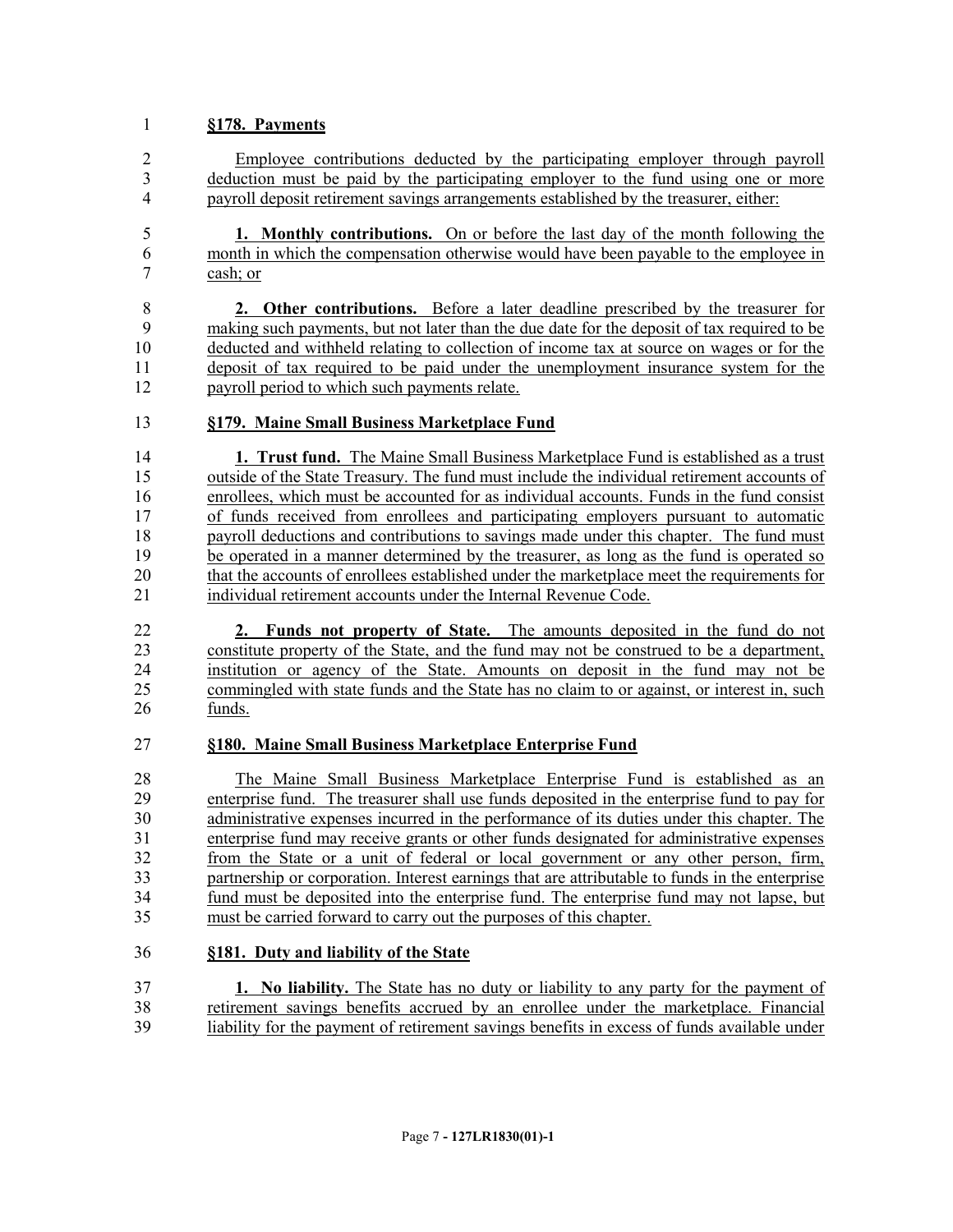- the marketplace must be borne solely by the entities with whom the board contracts to provide insurance to protect the value of the marketplace.
- **2. Losses or deficiencies.** A state board, commission or agency or any officer, employee or member of a state board, commission or agency is not liable for any loss or deficiency resulting from particular investments selected under this chapter.
- **§182. Duty and liability of participating employers**
- **1. Employee participation.** A participating employer does not have any liability for 8 an employee's decision to participate in or opt out of the marketplace or for the investment decisions of the treasurer or of any enrollee. investment decisions of the treasurer or of any enrollee.
- **2. Employer not a fiduciary.** A participating employer may not be a fiduciary, or considered to be a fiduciary, of the marketplace. A participating employer does not bear responsibility for the administration, investment or investment performance of the marketplace. A participating employer may not be liable with regard to investment returns, marketplace design and benefits paid to marketplace participants.

### **§183. Audit and reports**

 **1. Audited financial statement.** The treasurer shall annually submit an audited financial statement, prepared in accordance with generally accepted accounting principles, on the operations of the marketplace during each calendar year by July 1st of the following year to the Governor, the State Controller and the Legislature.

 **2. Annual report.** The treasurer shall also submit a report that must include, but is not limited to, a summary of the benefits provided by the marketplace, including the number of enrollees in the marketplace, the percentage and amounts of investment 23 options and rates of return, and other information that is relevant to make a full, fair and effective disclosure of the operations of the marketplace and the fund. The annual report effective disclosure of the operations of the marketplace and the fund. The annual report must be made by an independent certified public accountant and must include, but is not limited to, direct and indirect costs attributable to the use of outside consultants, 27 independent contractors and any other persons who are not state employees for the administration of the marketplace.

 **3. Reports to employers.** In addition to other statements or reports required by law, the treasurer shall provide periodic reports at least annually to participating employers, reporting the names of each enrollee employed by the participating employer and the amounts of contributions made by the participating employer on behalf of each enrollee during the reporting period, as well as to enrollees, reporting contributions and investment income allocated to, withdrawals from and balances in their program accounts for the reporting period. Such reports may include any other information regarding the marketplace as the board may determine necessary.

#### **§184. Penalty**

38 An employer who fails without reasonable cause to enroll employees in the marketplace in accordance with the requirements of this chapter is subject to a penalty marketplace in accordance with the requirements of this chapter is subject to a penalty equal to \$250 for each employee for each calendar year or portion of a calendar year